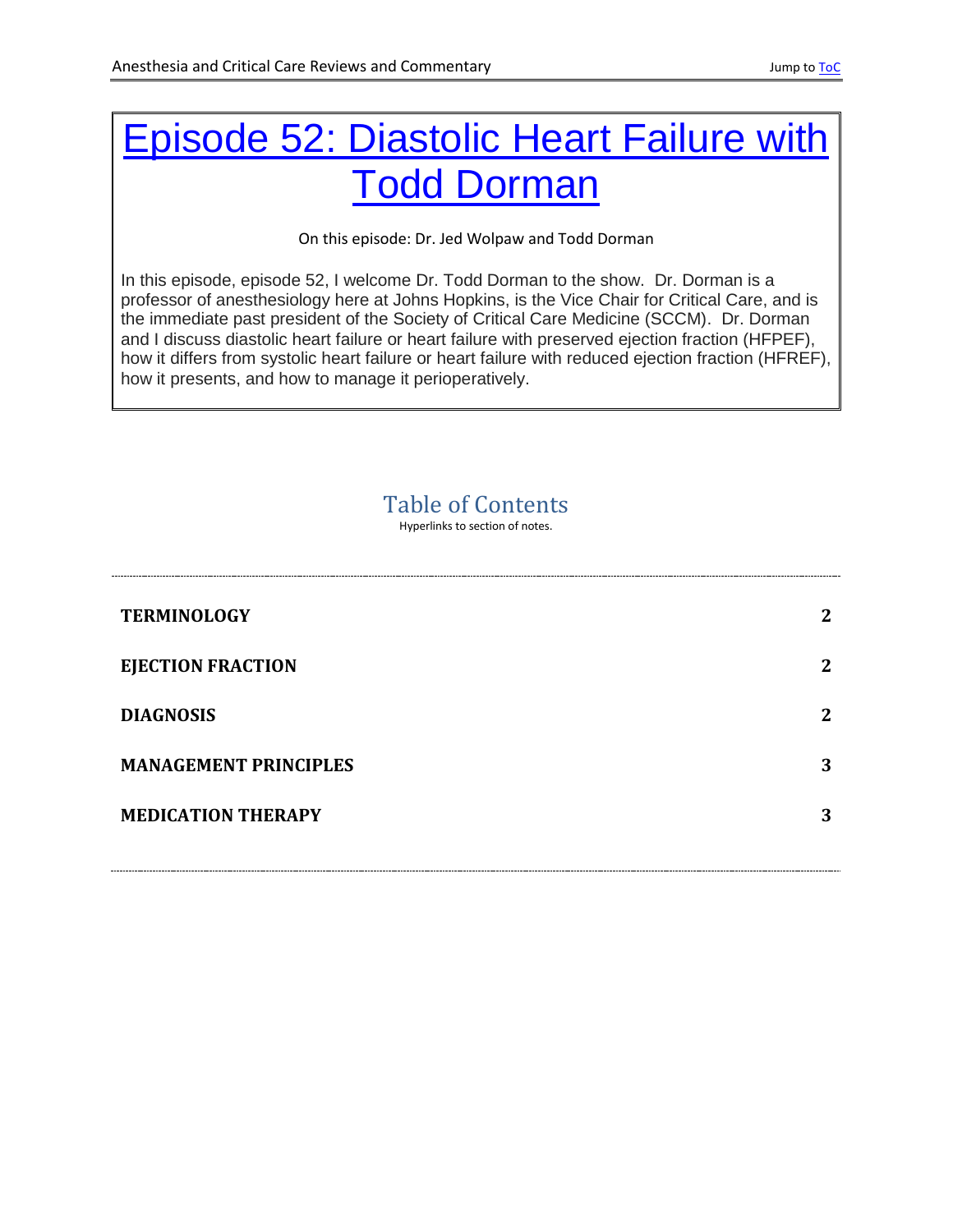#### <span id="page-1-0"></span>Terminology

 $1:00 - 4:49$ 

- ~20 years ago, diastolic heart failure started being acknowledged; heart failure grouped into:
	- $\circ$  Diastolic heart failure  $\rightarrow$  preserved function
	- $\circ$  Systolic heart failure  $\rightarrow$  reduced function
- $\sim$  10 years ago, classification changed to:
	- o Heart failure preserved ejection fraction aka HFpEF
	- o Heart failure reduced ejection fraction aka HFrEF
- Knowing the difference is important because they differ in:
	- o Etiology & physiology
	- o Intermediate and long term outcome different
		- HFrEF has lower mortality rate  $\rightarrow$  5 year survival is ~30% lower at 50%
	- o Clinical presentation
		- **HERF:** progression of pulmonary edema over period of time
		- HFpEF: tend to present with acute decompensation; flash pulmonary edema
	- o Treatment strategies

## <span id="page-1-1"></span>Ejection Fraction

 $4:50 - 7:22$ 

- Ejection fraction = stroke volume / end diastolic volume (EDV)
	- o In chronic state, ejection fraction changes is because of changes in EDV
	- $\circ$  Cardiac output wants to stay the same  $\rightarrow$  stroke volume stays the same
	- o If ejection fraction is lower, think heart is dilated
	- $\circ$  If ejection fraction is higher, think heart is hypertrophied to maintain stroke volume
- Volume overload  $\rightarrow$  ventricles dilate
- Pressure overload  $\rightarrow$  ventricles hypertrophy

### <span id="page-1-2"></span>**Diagnosis**

 $7:23 - 15:47$ 

- Clinical exam:
	- $\circ$  Extra heart sounds: S4  $\rightarrow$  hypertrophy and/or S3 gallop  $\rightarrow$  dilated
	- o Heaves
	- o PMI displaced
- Echocardiography:
	- o HFrEF: dilated ventricle, dyskinesia/squeeze abnormality
	- o HFpEF: used to look at E/A, but now E/e'
		- **E/A:** normally, E > A; but in HFpEF, E is smaller, and rely more on A
			- E signal = passive filling  $\rightarrow$  valve opens, blood rushes in
			- $\bullet$  A signal = atrial contraction
		- **E/e':** measure relaxation at tissue and valve levels and find difference  $\rightarrow$ larger the difference, the worse the diastolic dysfunction
		- Elevated EF  $\rightarrow$  60-80%; two causes for elevated EF  $\rightarrow$  1) increased catecholamines or 2) diastolic dysfunction